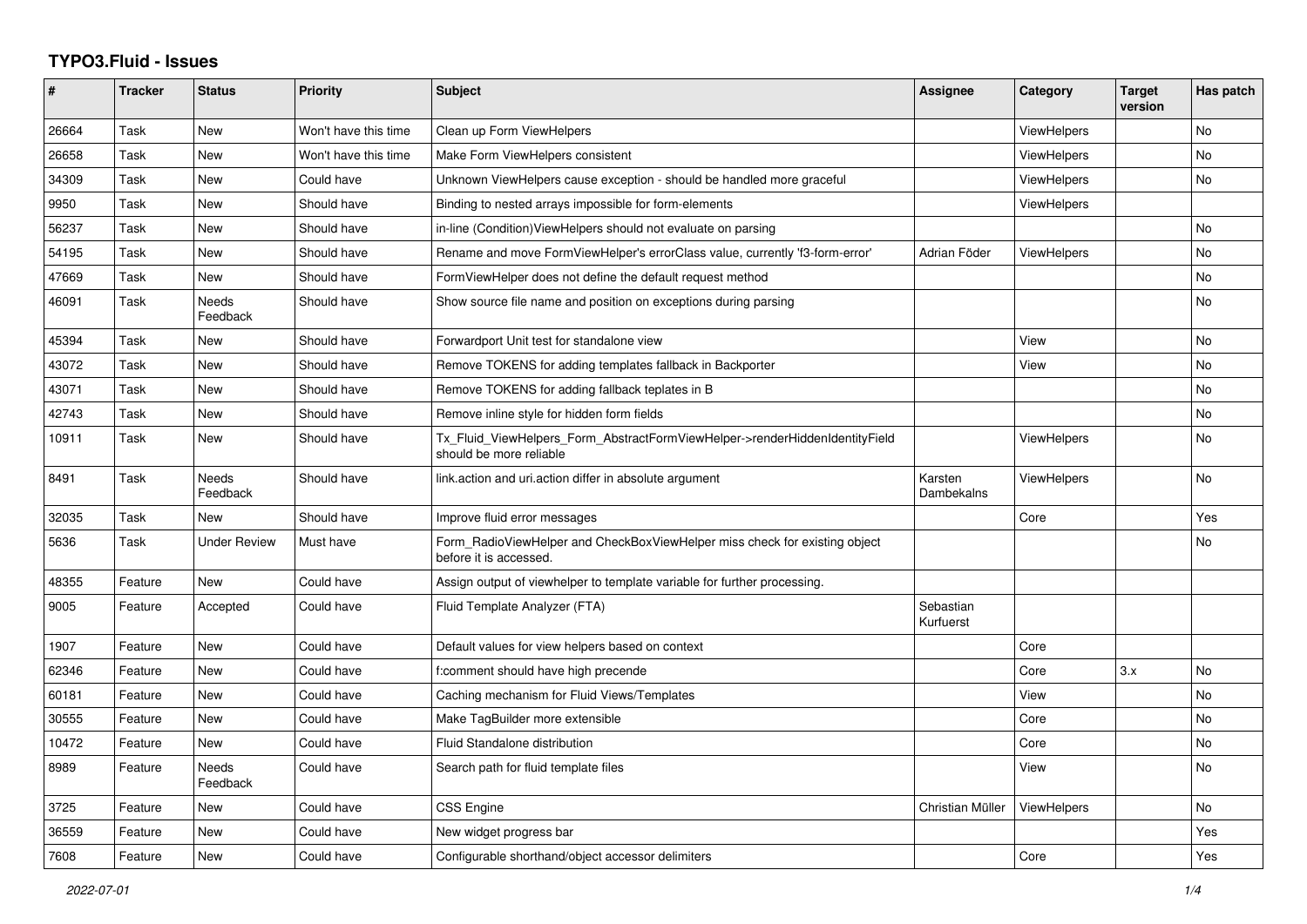| $\pmb{\#}$ | <b>Tracker</b> | <b>Status</b>            | <b>Priority</b> | Subject                                                                                       | Assignee               | Category           | <b>Target</b><br>version | Has patch |
|------------|----------------|--------------------------|-----------------|-----------------------------------------------------------------------------------------------|------------------------|--------------------|--------------------------|-----------|
| 45345      | Feature        | Needs<br>Feedback        | Should have     | Easy to use comments for fluid that won't show in output                                      |                        |                    |                          |           |
| 9514       | Feature        | New                      | Should have     | Support explicit Array Arguments for ViewHelpers                                              |                        |                    |                          |           |
| 4704       | Feature        | New                      | Should have     | Improve parsing exception messages                                                            |                        | Core               |                          |           |
| 60271      | Feature        | New                      | Should have     | Paginate viewhelper, should also support arrays                                               |                        |                    |                          | No        |
| 60003      | Feature        | New                      | Should have     | Add required-Attribute to f:form.password                                                     |                        | <b>ViewHelpers</b> |                          | No        |
| 52640      | Feature        | <b>Under Review</b>      | Should have     | Create an UnlessViewHelper as opposite to the IfViewHelper                                    | Marc Neuhaus           |                    |                          | No        |
| 51277      | Feature        | New                      | Should have     | ViewHelper context should be aware of actual file occurrence                                  |                        |                    |                          | No        |
| 49756      | Feature        | <b>Under Review</b>      | Should have     | Select values by array key in checkbox viewhelper                                             |                        |                    |                          | No        |
| 46545      | Feature        | New                      | Should have     | Better support for arrays in options of SelectViewHelper                                      |                        |                    |                          | No        |
| 46257      | Feature        | <b>Under Review</b>      | Should have     | Add escape sequence support for Fluid                                                         |                        | Core               |                          | No        |
| 45153      | Feature        | New                      | Should have     | f:be.menus.actionMenuItem - Detection of the current select option is insufficient            |                        |                    |                          | No        |
| 43346      | Feature        | <b>Under Review</b>      | Should have     | Allow property mapping configuration via template                                             | Karsten<br>Dambekalns  | ViewHelpers        | 2.1                      | No        |
| 42397      | Feature        | <b>New</b>               | Should have     | Missing viewhelper for general links                                                          |                        |                    |                          | No        |
| 40081      | Feature        | New                      | Should have     | Allow assigned variables as keys in arrays                                                    |                        |                    |                          | No        |
| 39936      | Feature        | New                      | Should have     | registerTagAttribute should handle default values                                             |                        | ViewHelpers        |                          | No        |
| 38130      | Feature        | New                      | Should have     | Checkboxes and multiple select fields should have an assignable default value                 |                        |                    |                          | No        |
| 37095      | Feature        | New                      | Should have     | It should be possible to set a different template on a Fluid TemplateView inside an<br>action | Christopher<br>Hlubek  |                    |                          | No        |
| 36410      | Feature        | <b>New</b>               | Should have     | Allow templates to send arguments back to layout                                              |                        | ViewHelpers        |                          | No        |
| 33394      | Feature        | <b>Needs</b><br>Feedback | Should have     | Logical expression parser for BooleanNode                                                     | <b>Tobias Liebig</b>   | Core               |                          | No        |
| 33215      | Feature        | New                      | Should have     | RFC: Dynamic values in ObjectAccess paths                                                     |                        |                    |                          | No        |
| 31955      | Feature        | <b>New</b>               | Should have     | f:uri.widget                                                                                  |                        | Widgets            |                          | No        |
| 5933       | Feature        | Accepted                 | Should have     | Optional section rendering                                                                    | Sebastian<br>Kurfuerst | <b>ViewHelpers</b> |                          | No        |
| 3291       | Feature        | Needs<br>Feedback        | Should have     | Cacheable viewhelpers                                                                         |                        |                    |                          | No        |
| 51100      | Feature        | New                      | Must have       | Links with absolute URI should have the option of URI Scheme                                  |                        | <b>ViewHelpers</b> |                          | No        |
| 52536      | Bug            | <b>Under Review</b>      | Should have     | Errorclass not set if no property-attribute set                                               |                        |                    |                          |           |
| 13045      | Bug            | New                      | Should have     | Entity decode of strings are different between if-conditions and output of variable           |                        |                    |                          |           |
| 65424      | Bug            | <b>Under Review</b>      | Should have     | SelectViewHelper must respect option(Value Label)Field for arrays                             |                        | ViewHelpers        |                          | No        |
| 58983      | <b>Bug</b>     | New                      | Should have     | format.date does not respect linebreaks and throws exception                                  |                        |                    |                          | No        |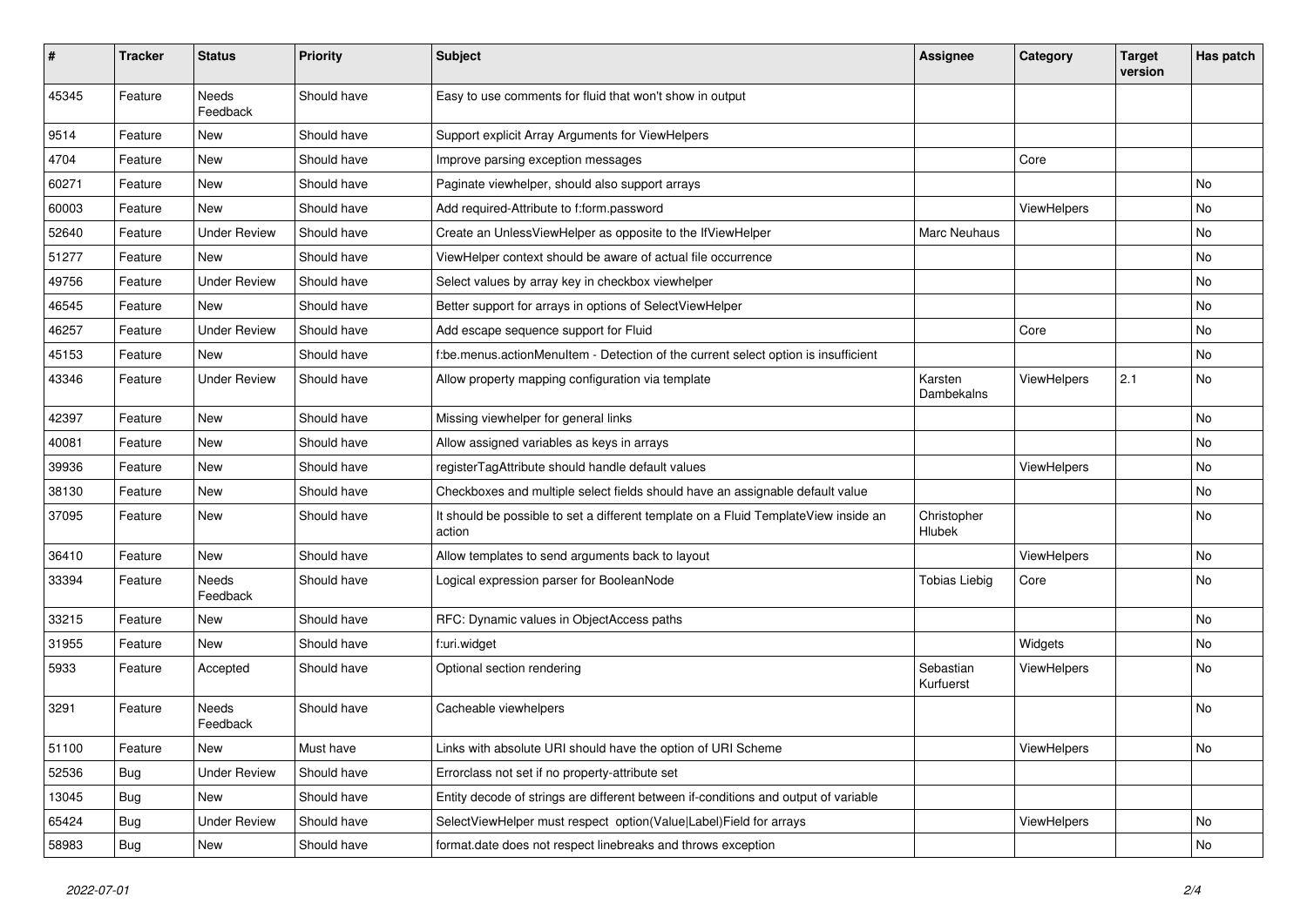| #     | <b>Tracker</b> | <b>Status</b>            | <b>Priority</b> | <b>Subject</b>                                                                                              | <b>Assignee</b>             | Category           | <b>Target</b><br>version | Has patch |
|-------|----------------|--------------------------|-----------------|-------------------------------------------------------------------------------------------------------------|-----------------------------|--------------------|--------------------------|-----------|
| 58921 | <b>Bug</b>     | <b>New</b>               | Should have     | f:form.* VHs crash if NOT inside f:form but followed by f:form                                              |                             |                    |                          | <b>No</b> |
| 55008 | Bug            | <b>Under Review</b>      | Should have     | Interceptors should be used in Partials                                                                     | Christian Müller            |                    |                          | No        |
| 54284 | <b>Bug</b>     | <b>New</b>               | Should have     | Default Option for Switch/Case VH                                                                           |                             | ViewHelpers        |                          | No        |
| 53806 | Bug            | <b>Under Review</b>      | Should have     | Paginate widget maximumNumberOfLinks rendering wrong number of links                                        | Bastian<br>Waidelich        | Widgets            |                          | No        |
| 52591 | Bug            | <b>New</b>               | Should have     | The Pagination Widget broken for joined objects                                                             |                             |                    |                          | <b>No</b> |
| 52419 | Bug            | New                      | Should have     | Wrong PHPDocs notation for default value inline f:translate viewhelper                                      |                             |                    | 2.0                      | No        |
| 50888 | Bug            | Under Review             | Should have     | WSOD by changing name of section and if Fluid caches are generated                                          |                             |                    |                          | <b>No</b> |
| 49600 | <b>Bug</b>     | <b>New</b>               | Should have     | f:form tag shown as a HTML on frontend                                                                      |                             | <b>ViewHelpers</b> |                          | <b>No</b> |
| 47006 | Bug            | <b>Under Review</b>      | Should have     | widget identifier are not unique                                                                            |                             |                    |                          | <b>No</b> |
| 46289 | Bug            | <b>Needs</b><br>Feedback | Should have     | Enable Escaping Interceptor in XML request format                                                           |                             | View               | 2.0.1                    | <b>No</b> |
| 44234 | Bug            | <b>Under Review</b>      | Should have     | selectViewHelper's sorting does not respect locale collation                                                |                             | ViewHelpers        | 2.1                      | <b>No</b> |
| 40998 | <b>Bug</b>     | <b>Under Review</b>      | Should have     | Missing parent request namespaces in form field name prefix                                                 | Sebastian<br>Kurfuerst      | ViewHelpers        | 1.1.1                    | <b>No</b> |
| 39990 | <b>Bug</b>     | New                      | Should have     | Same form twice in one template: hidden fields for empty values are only rendered<br>once                   |                             | Core               |                          | <b>No</b> |
| 37619 | <b>Bug</b>     | New                      | Should have     | Fatal Error when using variable in name attribute of Section ViewHelper                                     |                             | ViewHelpers        |                          | <b>No</b> |
| 36662 | <b>Bug</b>     | <b>Needs</b><br>Feedback | Should have     | Checked state isn't always correct when property is collection                                              | Kevin Ulrich<br>Moschallski | ViewHelpers        | 1.1.1                    | <b>No</b> |
| 36655 | <b>Bug</b>     | <b>New</b>               | Should have     | <b>Pagination Links</b>                                                                                     |                             | Widgets            |                          | <b>No</b> |
| 34682 | <b>Bug</b>     | <b>Under Review</b>      | Should have     | Radio Button missing checked on validation error                                                            |                             | ViewHelpers        |                          | <b>No</b> |
| 28554 | <b>Bug</b>     | <b>New</b>               | Should have     | (v4) implement feature flag to disable caching                                                              |                             |                    |                          | <b>No</b> |
| 28553 | <b>Bug</b>     | New                      | Should have     | improve XHProf test setup                                                                                   |                             |                    |                          | No        |
| 28552 | Bug            | New                      | Should have     | (v5) write ViewHelper test for compiled run; adjust functional test to do two passes<br>(uncached & cached) |                             |                    |                          | No        |
| 28551 | <b>Bug</b>     | Accepted                 | Should have     | (v4) backport VHTest                                                                                        | Sebastian<br>Kurfuerst      |                    |                          | No        |
| 28550 | Bug            | New                      | Should have     | (v4) make widgets cacheable, i.e. not implement childnodeaccess interface                                   |                             |                    |                          | No        |
| 28549 | <b>Bug</b>     | New                      | Should have     | make widgets cacheable, i.e. not implement childnodeaccess interface                                        |                             |                    |                          | No        |
| 12863 | Bug            | <b>New</b>               | Should have     | Attributes of a viewhelper can't contain a '-'                                                              | Sebastian<br>Kurfuerst      | Core               |                          | <b>No</b> |
| 8648  | Bug            | New                      | Should have     | format.crop ViewHelper should support all features of the crop stdWrap function                             |                             | ViewHelpers        |                          | <b>No</b> |
| 3481  | Bug            | <b>New</b>               | Should have     | Use ViewHelperVariableContainer in PostParseFacet                                                           |                             | Core               |                          | <b>No</b> |